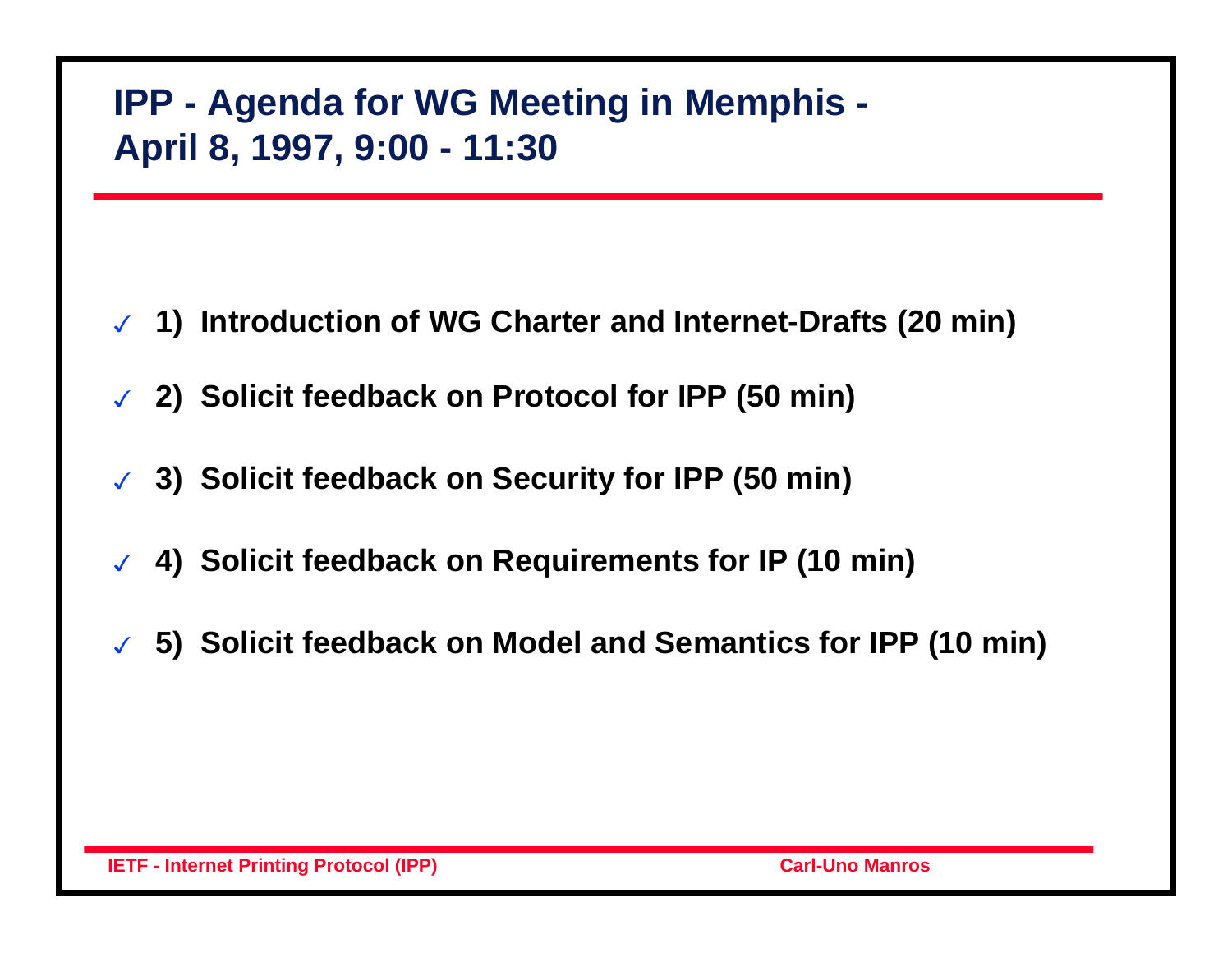# **• IPP Chartered by the IESG on March 6, 1997**

# **.** Area Advisor:

**• Keith Moore** 

# **.** Chairs:

- Carl-Uno Manros
- Steve Zilles

## **e** Editors:

- Scott Isaacson (main)
- **Don Wright**
- Bob Herriot
- Roger deBry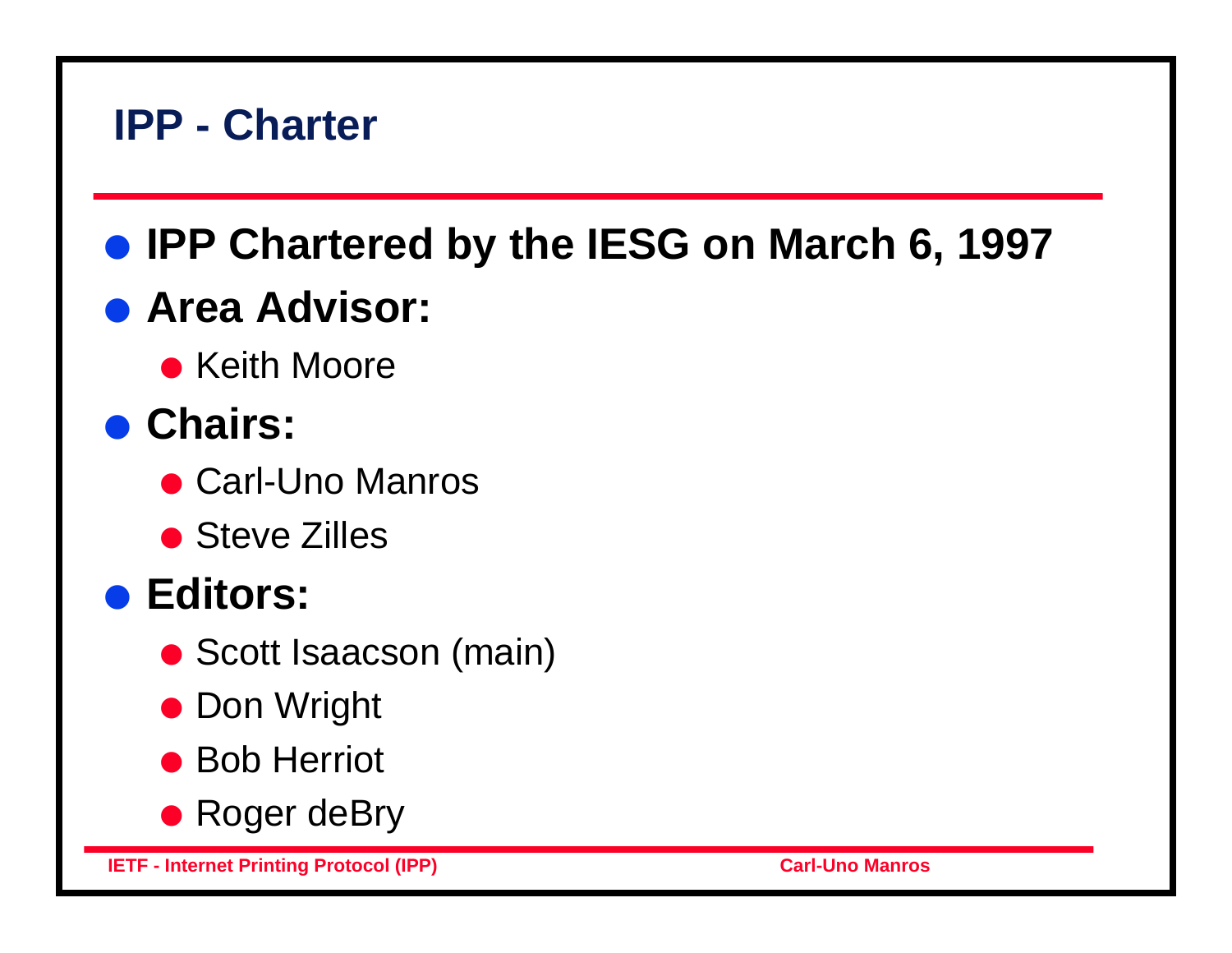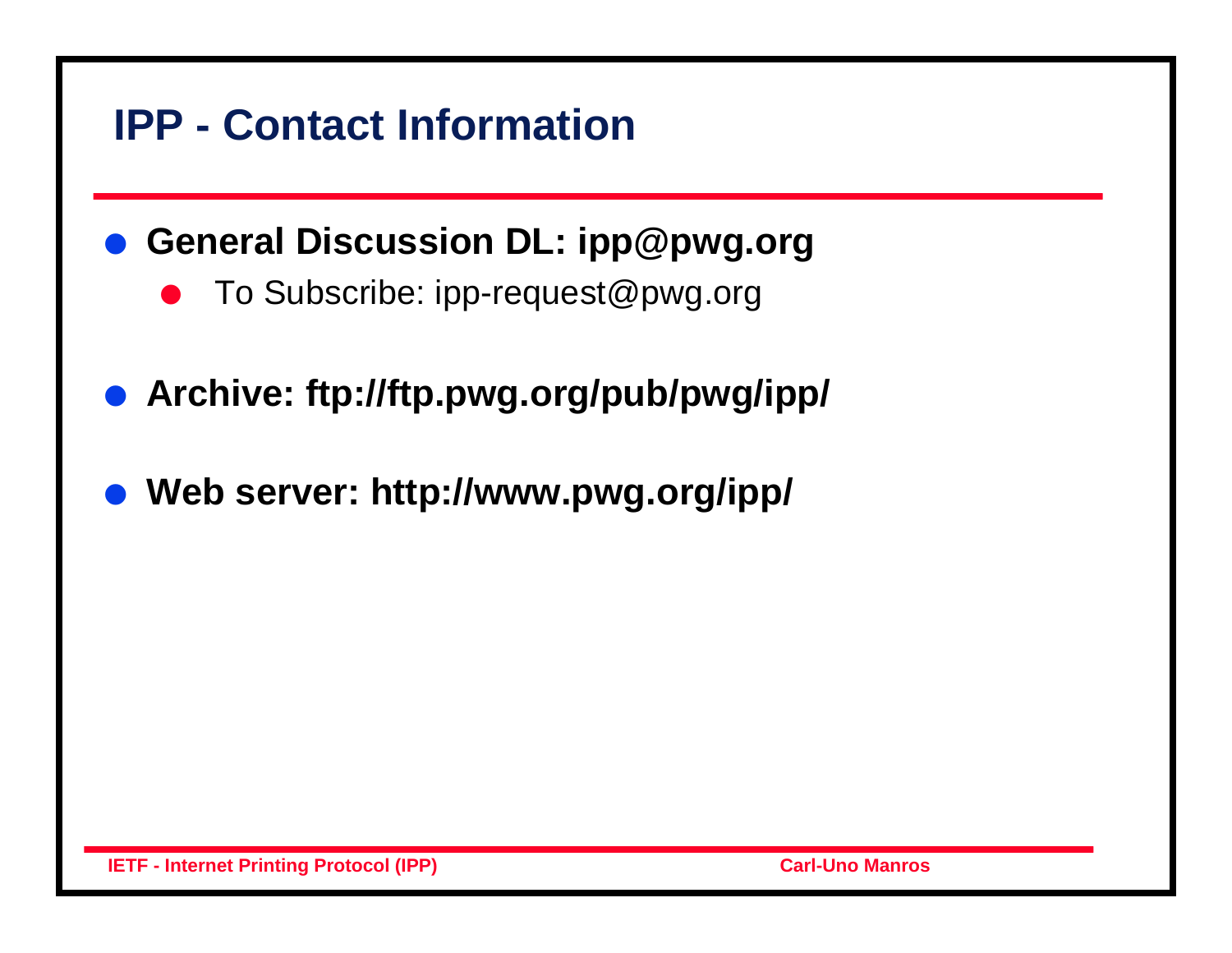#### l **Current Internet-Drafts:**

- Internet Printing Requirements (informational)
	- **» ftp://ftp.ietf.org/internet-drafts-draft-ietf-ipp-req-00.txt**
- **IPP Model & Semantics (intended for standards track)** 
	- **» ftp://ftp.ietf.org/internet-drafts-draft-ietf-ipp-model-00.txt**
- **D** IPP Directory Schema (intended for standards track)
	- **» ftp://ftp.ietf.org/internet-drafts-draft-ietf-ipp-dir-schema-00.txt**
- IPP Security (intended for standards track)
	- **» ftp://ftp.ietf.org/internet-drafts-draft-debry-ipp-security-00.txt**
- **IPP Protocol** (personal contribution)
	- **» ftp://ftp.ietf.org/internet-drafts-draft-turner-ipp-trans-develop-00.txt**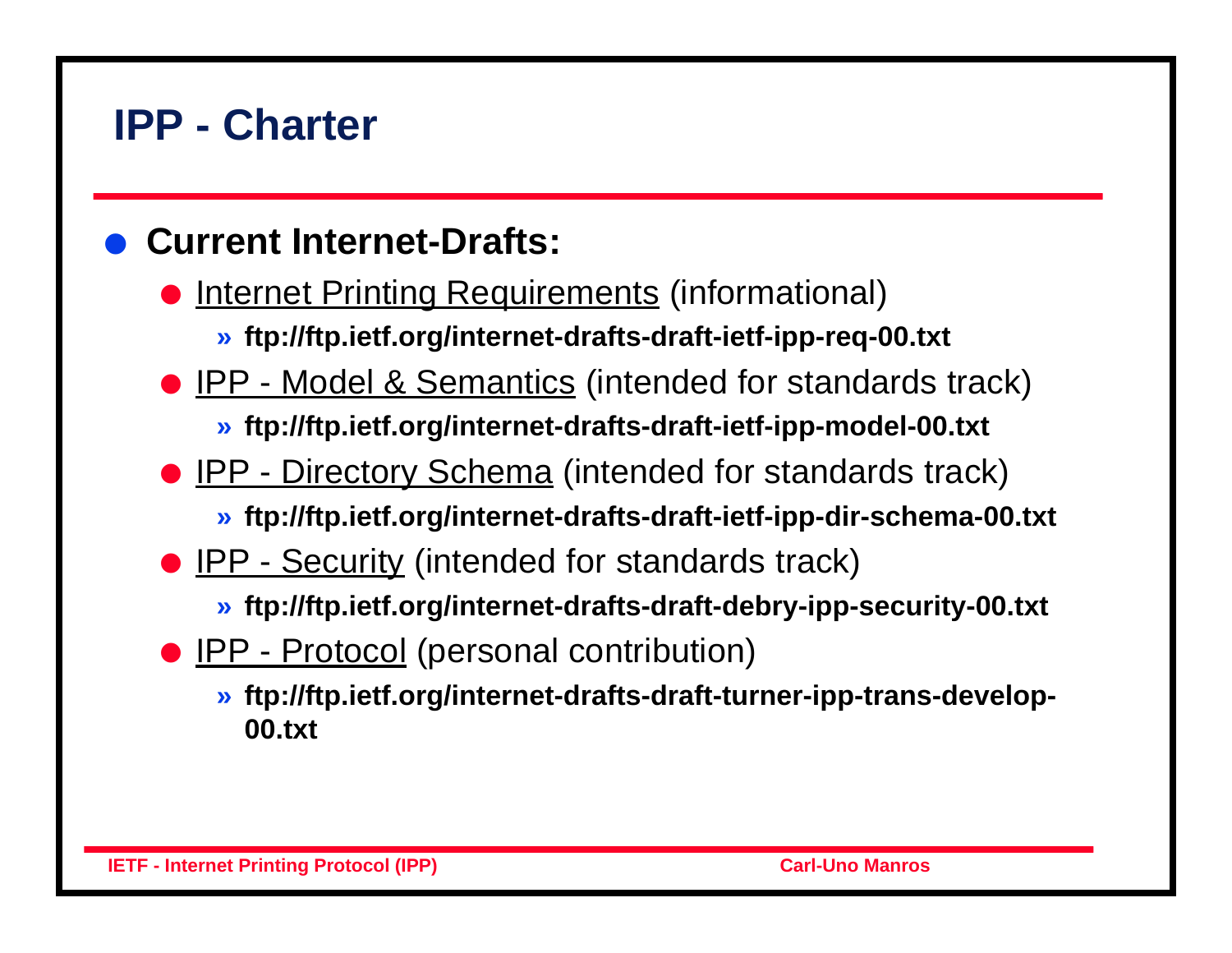- The goal of this working group is to develop **requirements for Internet Printing and to describe a model and semantics for Internet Printing**
- **The further goal is to define a new application level Internet Printing Protocol for the following core functions:**
	- $\bullet$  for a user to find out about a printer's capabilities
	- $\bullet$  for a user to submit print jobs to a printer
	- $\bullet$  for a user to find out the status of a printer or a print job
	- $\bullet$  for a user to cancel a previously submitted job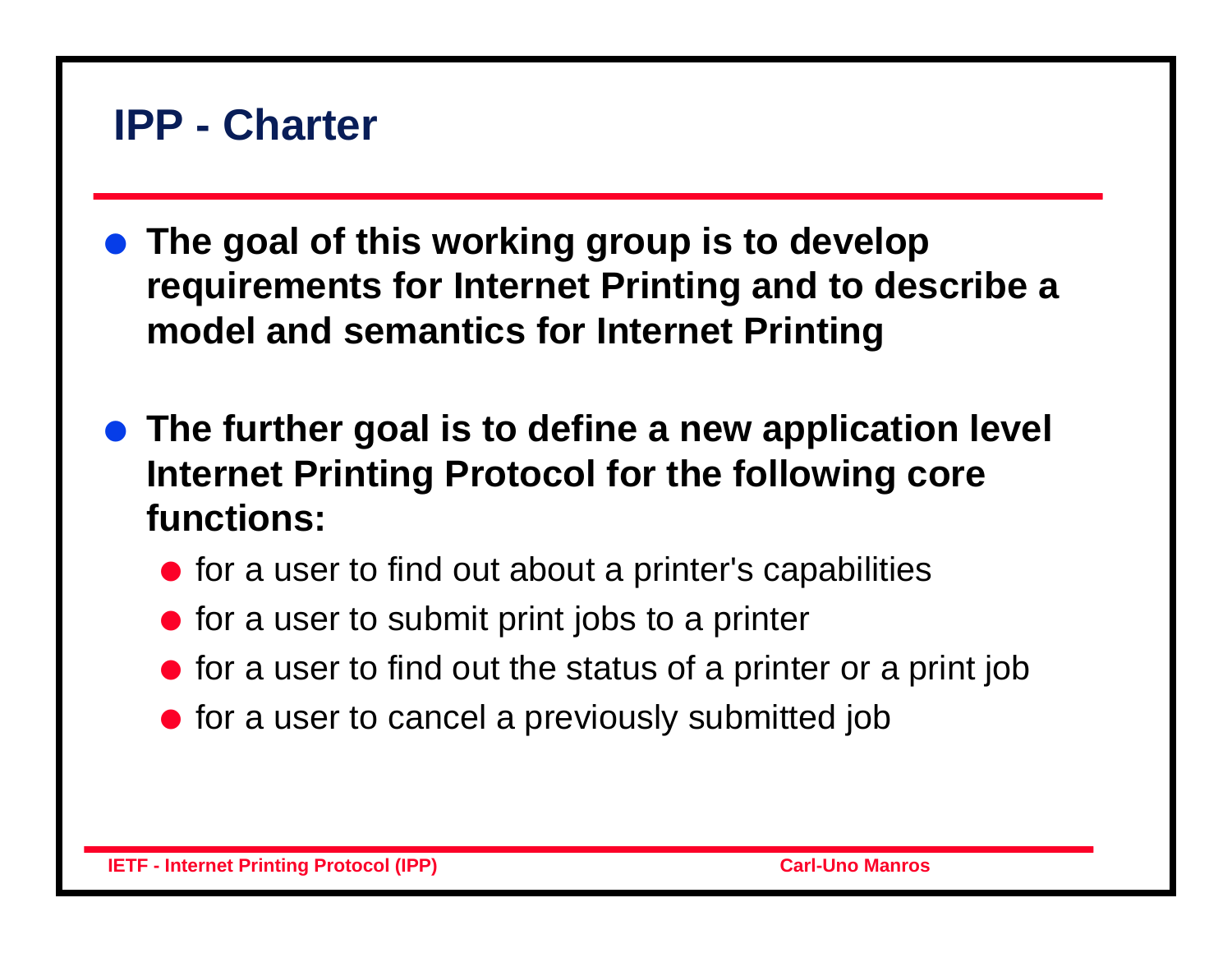- **IPP is a client-server type protocol which should allow the server side to be either a separate print server or a printer with embedded networking capabilities**
- **The working group will define a set of directory attributes that can be used to ease finding printers on the network**
- **IPP will include mechanisms to ensure adequate security protection for materials to be printed, including at a minimum mechanisms for mutual authentication of client and server and mechanisms to protect the confidentiality of communications between client and server**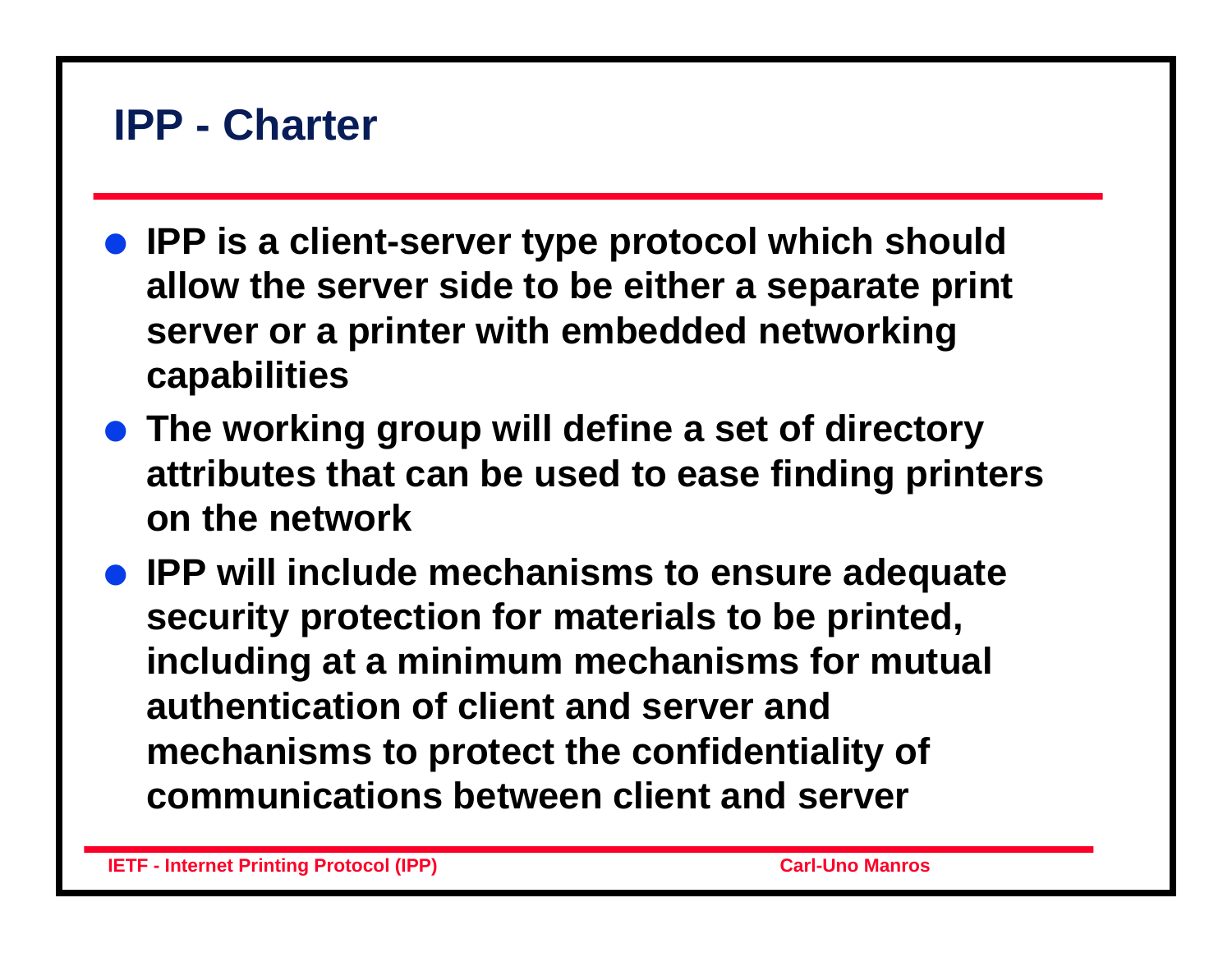- **Finally, the IPP working group will produce recommendations for interoperation of LPR clients with IPP servers, and IPP clients with LPR servers**
	- **If These recommendations will include instructions for both** the translation of the LPR protocol onto IPP and the translation of the IPP protocol onto LPR
	- However, there is no expectation to provide new IPP features to LPR clients, nor is there an explicit requirement to translate LPR extensions to IPP, beyond those features available in the 4.2BSD UNIX implementation of LPR, and which are still useful today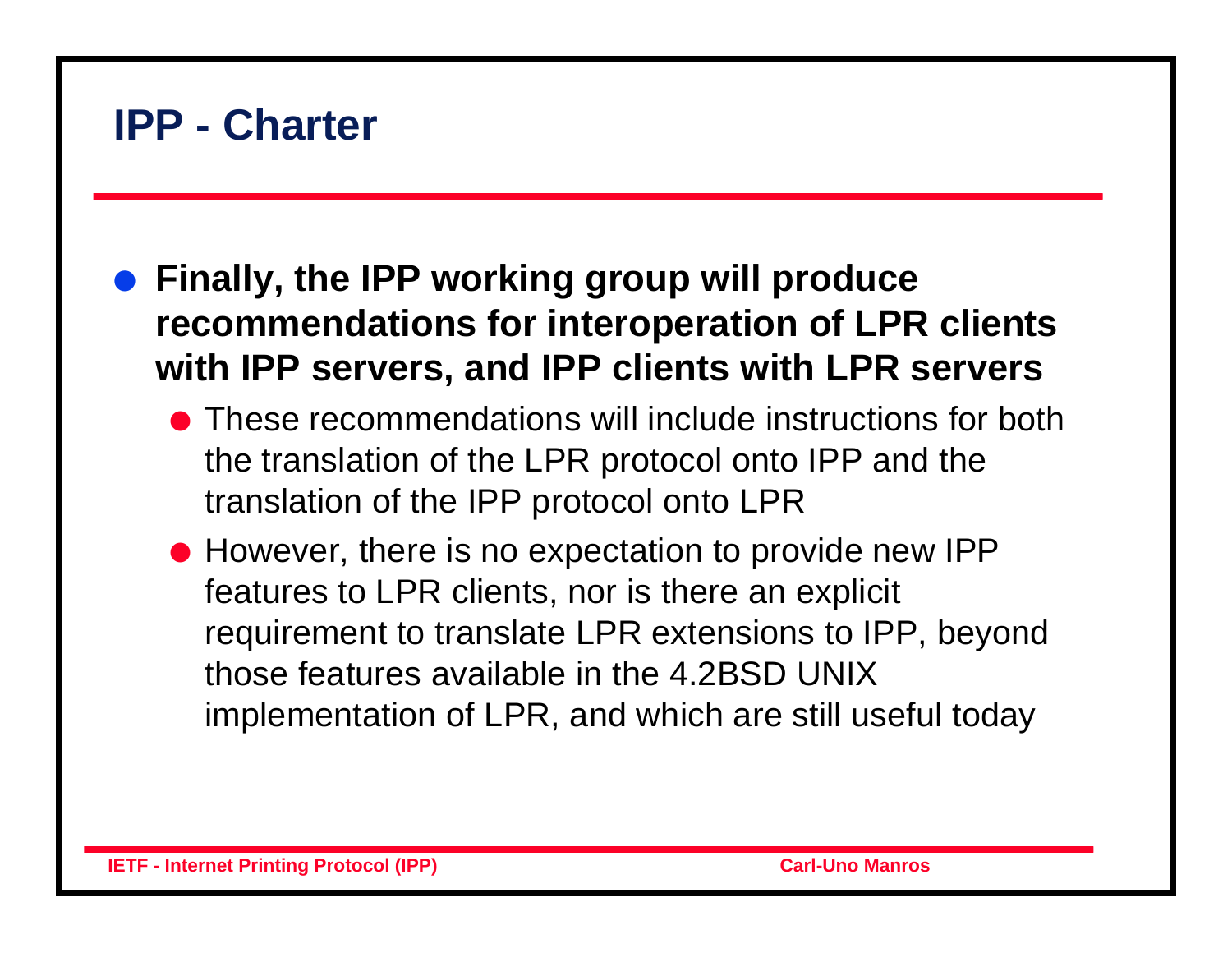## **IPP - Charter - Milestones**

#### l **March 97**

- Submit Internet Printing Protocol: Requirements and Scenarios as an Internet-Draft
- Submit Internet Printing Protoco/1.0: Model and Semantics as an Internet-Draft
- Submit Internet Printing Protoco/1.0: Protocol as an Internet-Draft
- Submit Internet Printing Protoco/1.0: Directory Schema as an Internet-Draft

### l **April 97**

• Review of specification in IETF meeting in Memphis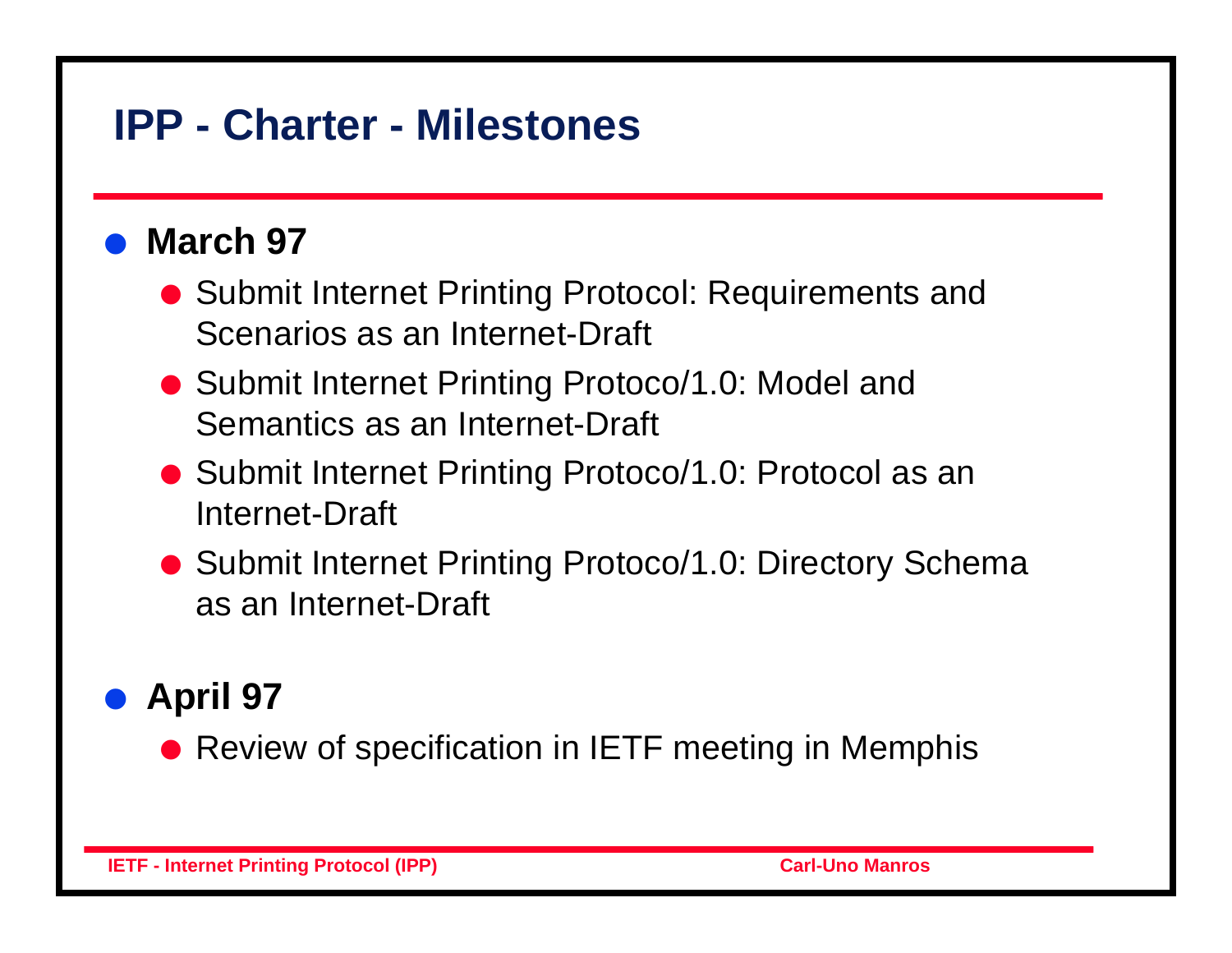## **IPP - Charter - Milestones**

#### l **May 97**

• Produce At least 2 implemented prototypes

### l **August 97**

- Submit Internet Printing Protocol: Requirements and Scenarios I-D to IESG for publication as an Informational RFC
- Submit mappings between IPP and LPR I-D to IESG for publication as an Informational RFC
- Submit other Internet-Drafts to IESG for consideration as Proposed Standards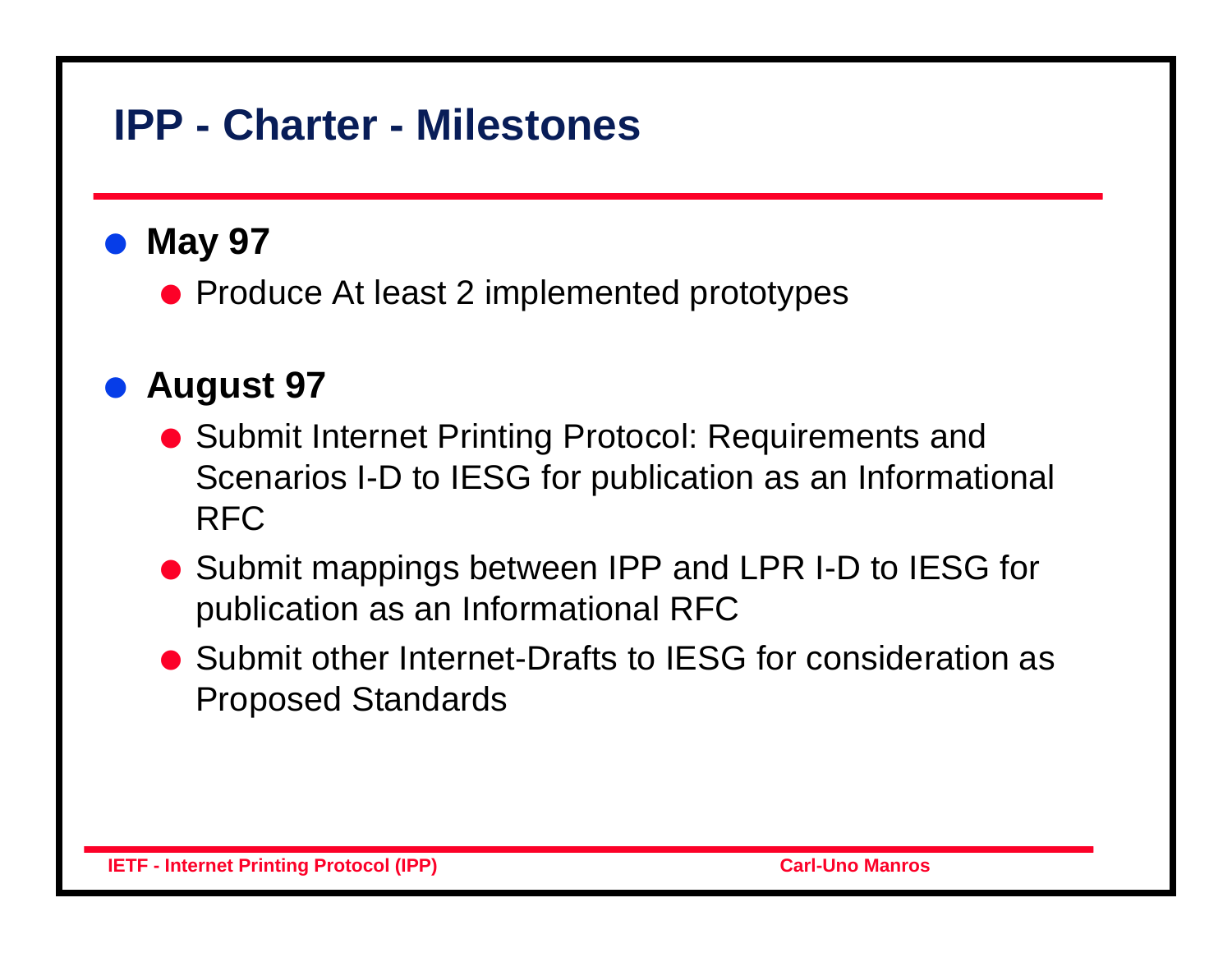### **IPP - Security**

- l **Looked at threats and methods of attack**
- l **Identified a number of generic security services**
- l **Mapped methods of attack against generic security services**
- **Started searching for suitable Internet security standards and implementations**
- l **Encourage input from IETF security experts**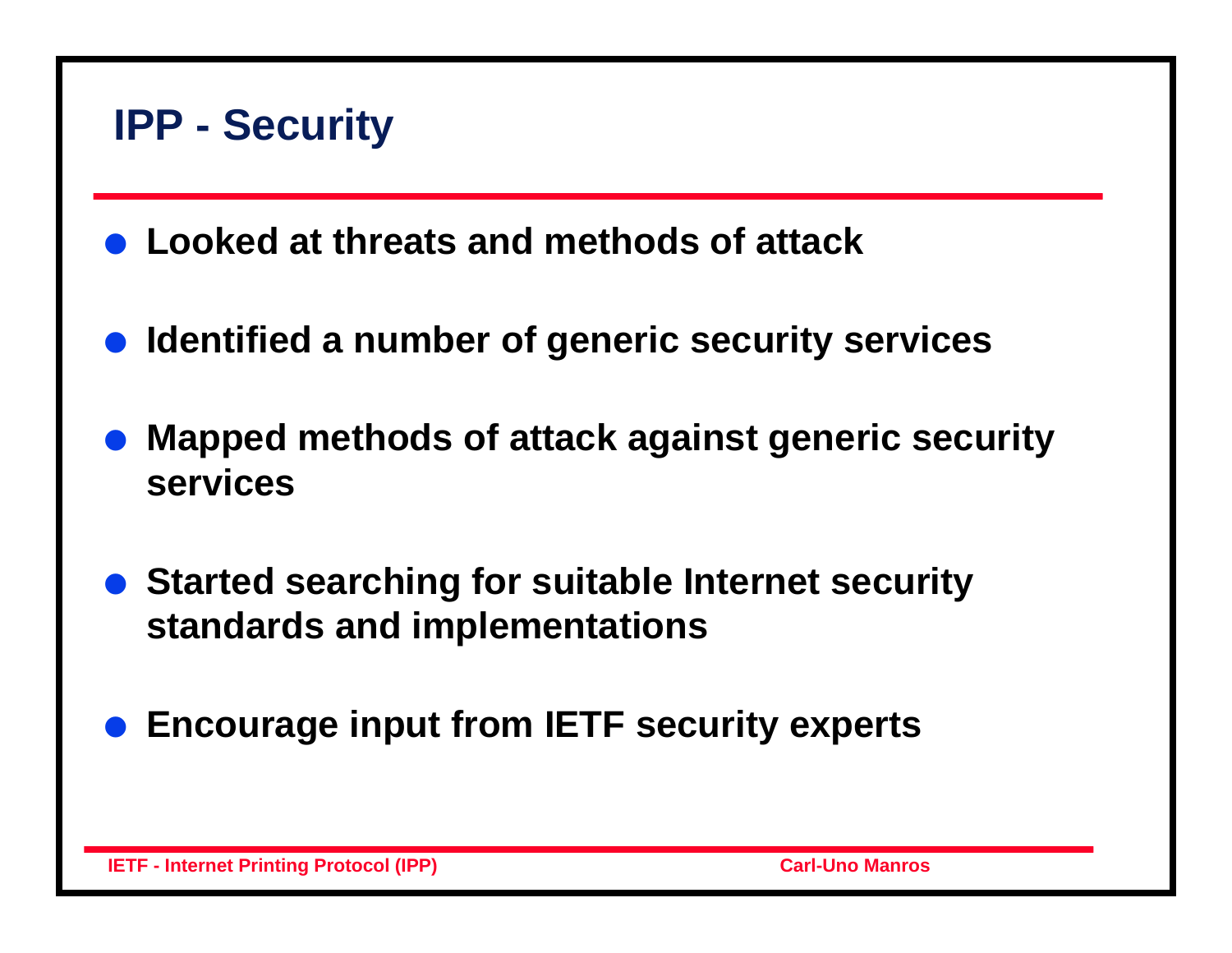### **Attacks on Print Services vs. Security Services**

| <b>Attacks \ Security Services</b>           | <b>Client</b> | <b>Serv</b> | <b>Data</b> | Data       | <b>Non</b> | <b>Timestamp</b> |
|----------------------------------------------|---------------|-------------|-------------|------------|------------|------------------|
|                                              | Auth.         | Auth.       | Conf.       | Integr.    | Repud.     | and Nonce        |
| <b>Masquerading</b>                          |               |             |             |            |            |                  |
| <b>User/Client (Incorrect source -</b><br>1. | Yes           |             |             |            |            |                  |
| misuse of resources)                         |               |             |             |            |            |                  |
| <b>Printer/Server (Incorrect)</b><br>2.      |               | Yes         | <b>Yes</b>  |            | Yes $(S)$  |                  |
| destination)                                 |               |             |             |            |            |                  |
| <b>Eavesdropping</b>                         |               |             | Yes         |            |            |                  |
| <b>Document Tampering</b>                    |               |             |             |            |            |                  |
| incorrect rendering of data and job<br>1.    |               |             |             | Yes        |            |                  |
| <i>attributes</i>                            |               |             |             |            |            |                  |
| guarantee security marks<br>2.               |               |             | <b>Yes</b>  |            |            |                  |
| (watermarking, fingerprinting,               |               |             |             |            |            | Yes              |
| security banners)                            |               |             |             |            |            |                  |
| <b>Replaying</b>                             |               |             |             |            |            | <b>Yes</b>       |
| <b>Denial of Service (Spamming)</b>          | <b>Yes</b>    |             |             |            | Yes $(C)$  | Yes              |
| <b>Document Malicious Content Code</b>       |               |             |             |            |            |                  |
| corruption of hardware resources             |               | Yes         | Yes         | Yes        |            |                  |
| corruption of printer software               |               | <b>Yes</b>  |             | <b>Yes</b> |            |                  |
|                                              |               |             |             |            |            |                  |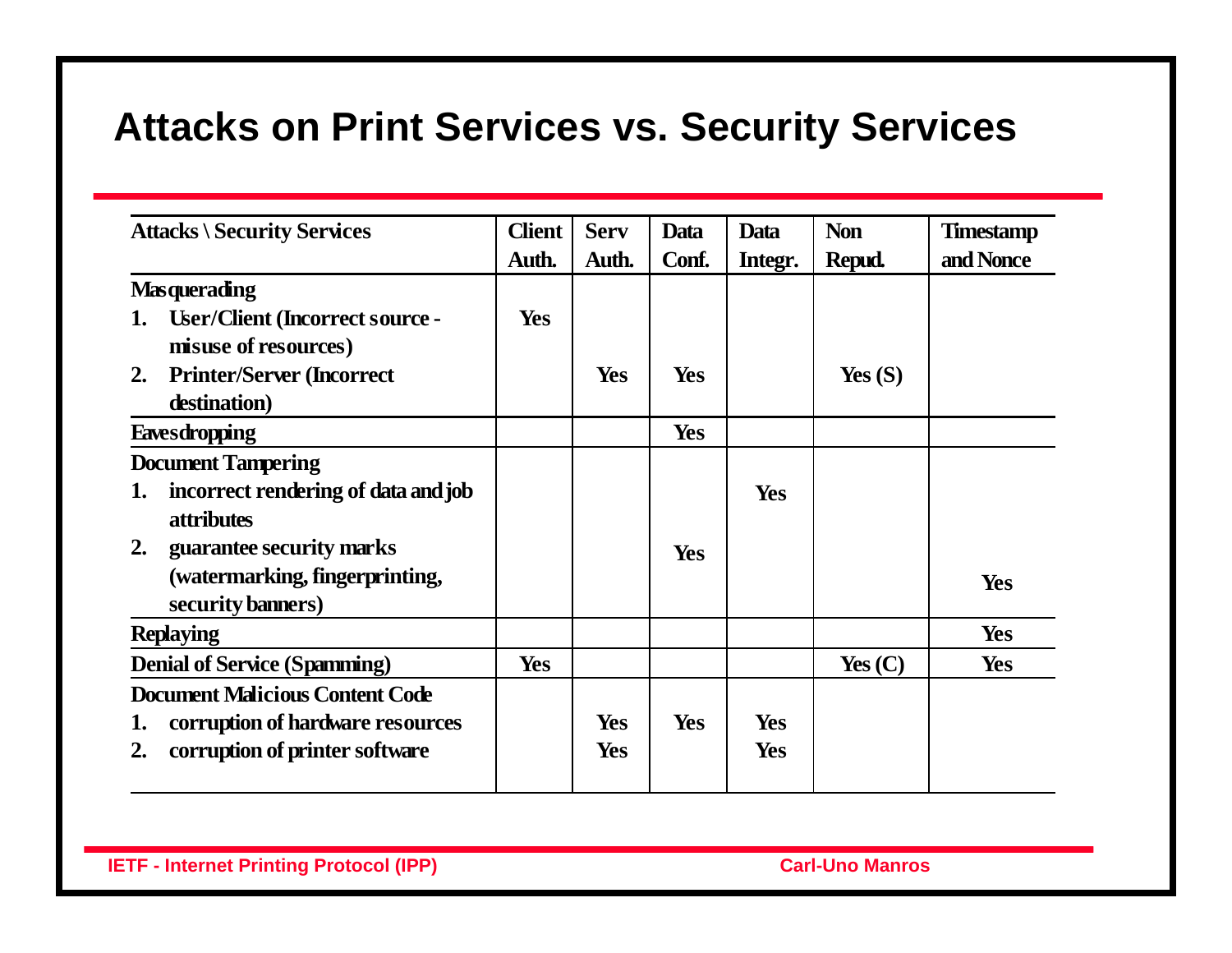### **Attacks on Print Services vs. Security Services**

| <b>Attacks \ Security Services</b> | <b>Client</b> | <b>Serv</b> | Data  | Data    | <b>Non</b>    | <b>Timestamp</b> |
|------------------------------------|---------------|-------------|-------|---------|---------------|------------------|
|                                    | Auth.         | Auth.       | Conf. | Integr. | <b>Repud.</b> | and Nonce        |
| <b>Liability</b>                   |               |             |       |         |               |                  |
| for printed content<br>1.          | Yes           |             |       |         |               |                  |
| for services performed not<br>2.   |               |             |       |         |               |                  |
| performed                          |               | <b>Yes</b>  |       |         |               |                  |
| <b>Provability of service</b>      |               |             |       |         | Yes $(C)$     |                  |
| Defeating payment                  |               |             |       |         |               |                  |
| or accounting system               |               |             |       |         | Yes $(C, S)$  |                  |